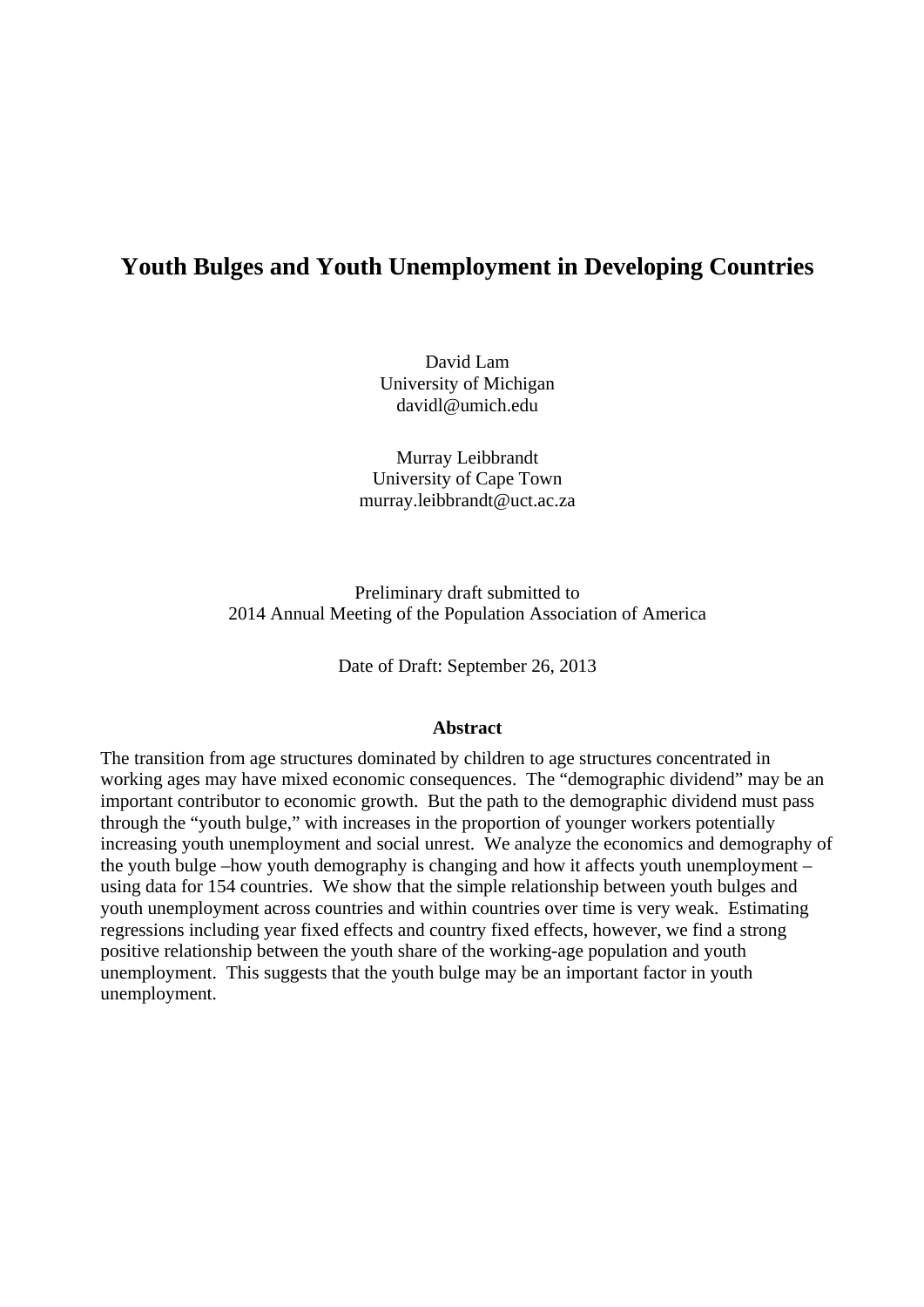## **Introduction**

The changes in age structure that have accompanied the dramatic demographic changes of the last fifty years have a number of economic implications. One of the most important demographic changes is the shift toward an older age structure as a result of rapid declines in fertility in most developing countries. Discussions of the economic consequences of this population aging are not entirely consistent. On the one hand, the shift toward an older age structure has been identified as a "demographic dividend," with a concentration of population in the working ages potentially contributing to faster economic growth (Bloom and Williamson 1998, Bloom et al. 2000, Lee and Mason 2011). On the other hand, the increasing share of young workers as a share of the working-age population, another dimension of the same demographic shift, has been cited as potentially contributing to youth unemployment and social unrest (Urdal 2006, Assaad and Levison 2013). T

The links between youth demography and youth unemployment are worthy of analysis, given the importance of youth unemployment as a policy issue throughout the world. The ILO's 2013 analysis of youth employment trends estimated a global youth unemployment rate of 12.6%, with an estimated 73 million young people unemployed (ILO 2013a). Youth unemployment tends to be substantially higher than adult unemployment in all countries. The ratio of youth unemployment to overall adult unemployment is estimated at 2.7, similar to the ratio in recent years (ILO 2013a). Many discussions of youth unemployment talk about the demography of youth populations. The rapid population growth experienced by many developing countries in the 1960s and 1970s produced very young populations (Lee 2003, Lam and Marteleto 2008, Lam 2011). Many developing countries are currently experiencing a peak in their youth populations (Assaad and Levison 2013). It is important to consider the potential impact of large and growing youth populations on youth unemployment and other labor market outcomes.

This paper explores the demography and economics of the "youth bulge," with particular focus on the links between youth bulges and youth unemployment. We begin by reviewing some of the previous research on cohort size and labor market outcomes, most of which has been done in high-income countries. We then provide an overview of the demography of youth populations. In order to understand the economics of changes in youth demography, it is important to understand the forces that have produced today's large youth cohorts. We look at trends in youth demography for major regions and countries, and discuss how these trends can be related to alternative definitions of the youth bulge. We then discuss what dimensions of youth demography are likely to be important from the perspective of the youth labor market. We then look empirically at the relationship between youth unemployment and the most widely used measure of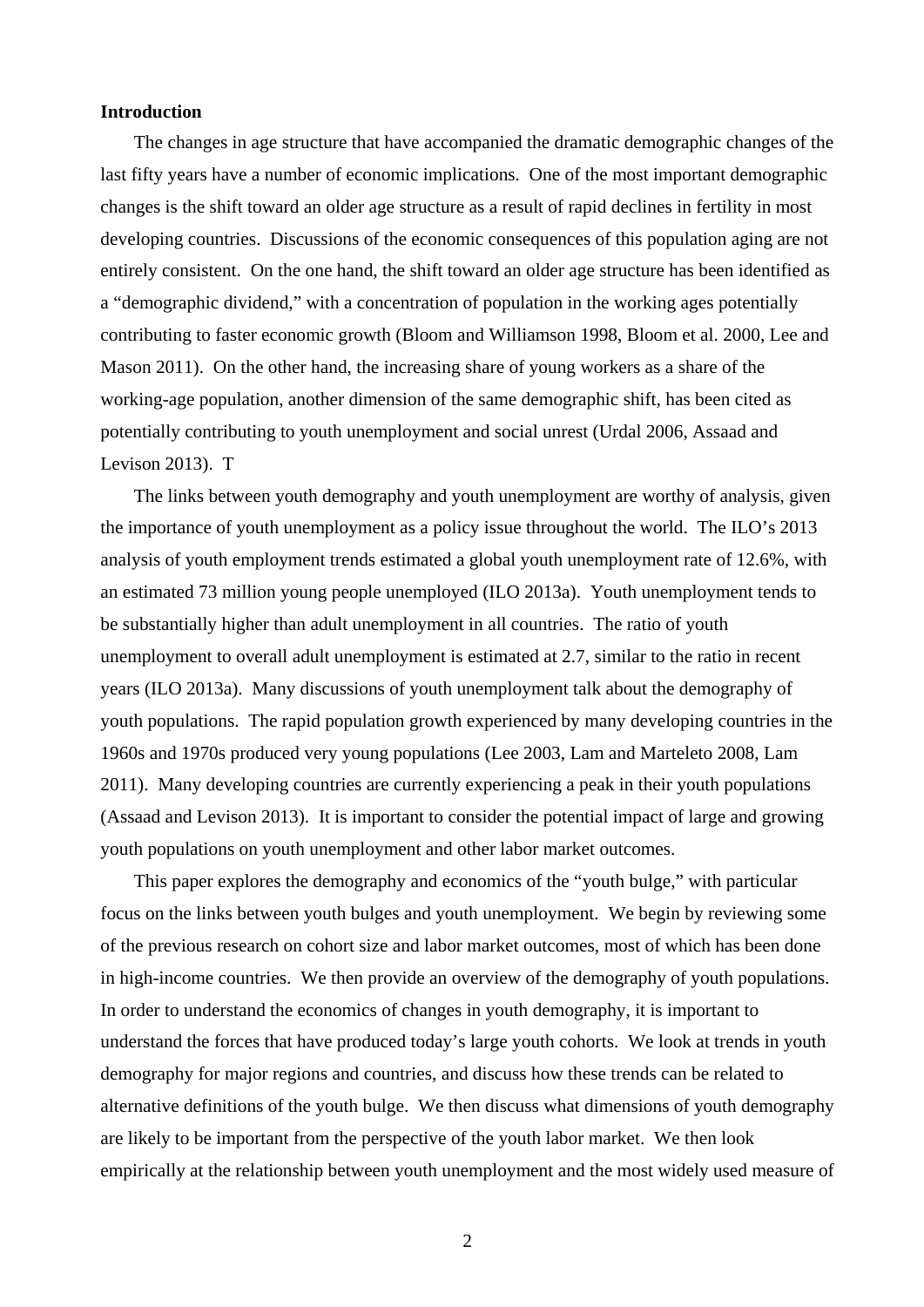the youth bulge – the proportion of 15-24 year-olds in the working-age population. As we will see, the empirical relationship is quite weak when we compare countries in the cross-section. Youth demography *per se* explains very little of the large differences across countries in youth unemployment rates. Youth demography also cannot explain recent trends in youth unemployment within countries. The overall trend has been for unemployment to increase at the same time that the youth share of the working-age population has been declining in most countries. When we estimate regressions that include year fixed effects and country fixed effects, however, we estimate a relatively strong positive relationship between the youth share of the working-age population and the youth unemployment rate.

## **Previous Research**

The "youth bulge" has often been cited as a factor affecting political unrest (Cincotta 2005, Urdal 2006). Urdal (2006), for example, finds that countries with relatively large youth populations are more likely to experience domestic armed conflict and terrorism. The youth bulge has frequently been mentioned in discussions of the "Arab Spring" (LaGraffe 2012). One of the mechanisms frequently mentioned for a link between the youth bulge and political unrest is that large youth cohorts may contribute to high youth unemployment. Direct evidence on a link between the relative size of the youth population and youth unemployment is quite limited, however, especially in developing countries.

Studies on the relationship between cohort size and labor market outcomes in high-income countries have often found that larger cohorts experience worse labor market outcomes. A large literature focused on the early labor market experience of the large baby boom cohorts that entered the labor market in the 1960s and 1970s in North America and Europe (e.g. Welch 1979, Berger 1985, Bloom et al. 1987, Zimmermann 1991). The broad consensus of these studies was that larger cohort size was associated with some combination of lower entry-level wages and higher unemployment relative to older workers, with differences across countries in the extent to which wages or unemployment showed the largest effects of cohort size.

Korenman and Neumark (2000) used data for 15 OECD countries from 1970-94 to combine variation across countries with variation across time to look at the impact of "cohort crowding" on youth labor markets. Their estimates suggest that a higher youth share of the working-age population leads to higher youth unemployment relative to adult unemployment. Shimer (2001), using state-level data for the United States, found the surprising result that an increase in the youth share of the working-age population reduces both the youth unemployment rate and the prime-age adult unemployment rate. Drawing on predictions from a search model of the labor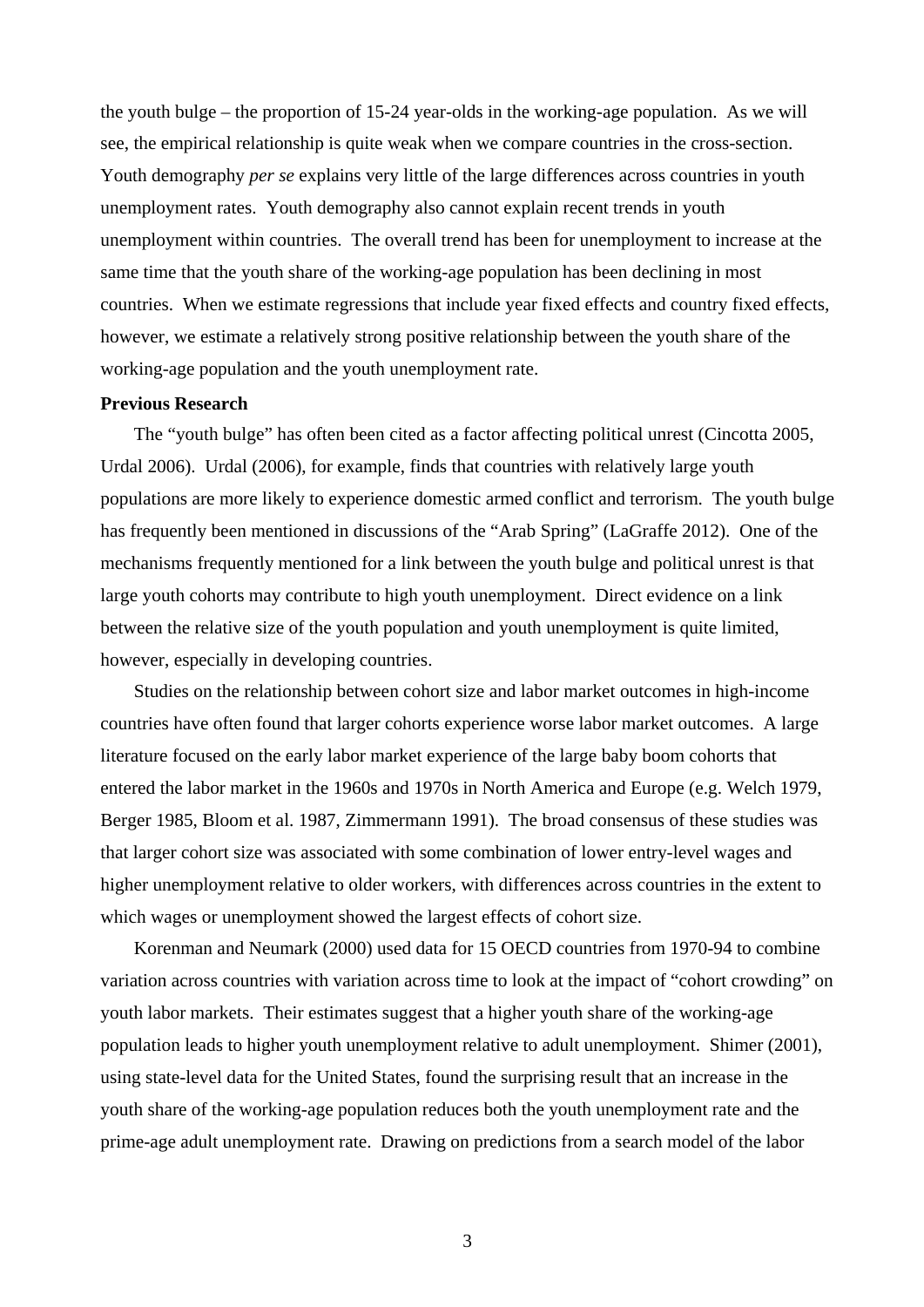market, he attributed this result to the fact that high fractions of young people in the labor force lead to increased labor market flexibility.

There has been relatively little research analyzing the impact of cohort size on labor market outcomes in developing countries. Behrman and Birdsall (1988) found that being in a large cohort had negative effects on labor market outcomes of unskilled men in Brazil. Lam (2006) and Assaad and Levison (2013) showed that the youth proportion of the working-age population has declined in many developing countries, the result of rapid fertility declines. Fares et al. (2006) analyzed data for 93 countries and found little evidence that larger youth cohorts had worse labor market outcomes. This paper explores these issues in greater detail, using more recent data for a larger set of countries.

# **Data and definitions**

Our demographic estimates are based on estimates and projections in the U.N.'s *World Population Prospects: 2010 Revision* (United Nations Population Division 2011). The youth unemployment data are taken from the International Labour Organization's Key Indicators of Labour Markets (KILM) online database (ILO 2013b). Coverage of the unemployment data varies substantially across countries. We have unemployment data for 42 more developed countries and 112 less developed countries. We also draw on aggregate economic indicators from the Penn World Tables 7.1 (Heston, Summers and Aten 2012). We use age 15-24 as the definition of the youth labor force age, following most international literature.

#### **Measures of the youth bulge**

Figure 1 shows three different measures of the youth labor force for five countries – Brazil, Egypt, India, Indonesia, and Nigeria. The left panels show the absolute size of the 15-24 age group. The middle panels show the growth rate of this group, while the right panels show the 15- 24 age group as a proportion of the working-age population (15-64).

As seen in the left panel of Figure 1, the population aged 15-24 recently hit a peak in Brazil and Indonesia, a pattern that is typical of many countries that have already experienced rapid fertility decline (World Bank 2006, Lam 2006). This is one sense in which there is a "youth bulge" – the absolute number of young people is at a peak and starting to go down in many countries. India has not quite hit this peak, but it is close to a peak and is projected to have very low growth of the youth population in the next 20 years.

From an economic perspective the growth rate of the youth labor force is probably more important than the absolute size, since it is rapid entry of young workers that is most likely to put pressure on the labor market. Looking at the middle panels in Figure 1, Brazil, Egypt, India, and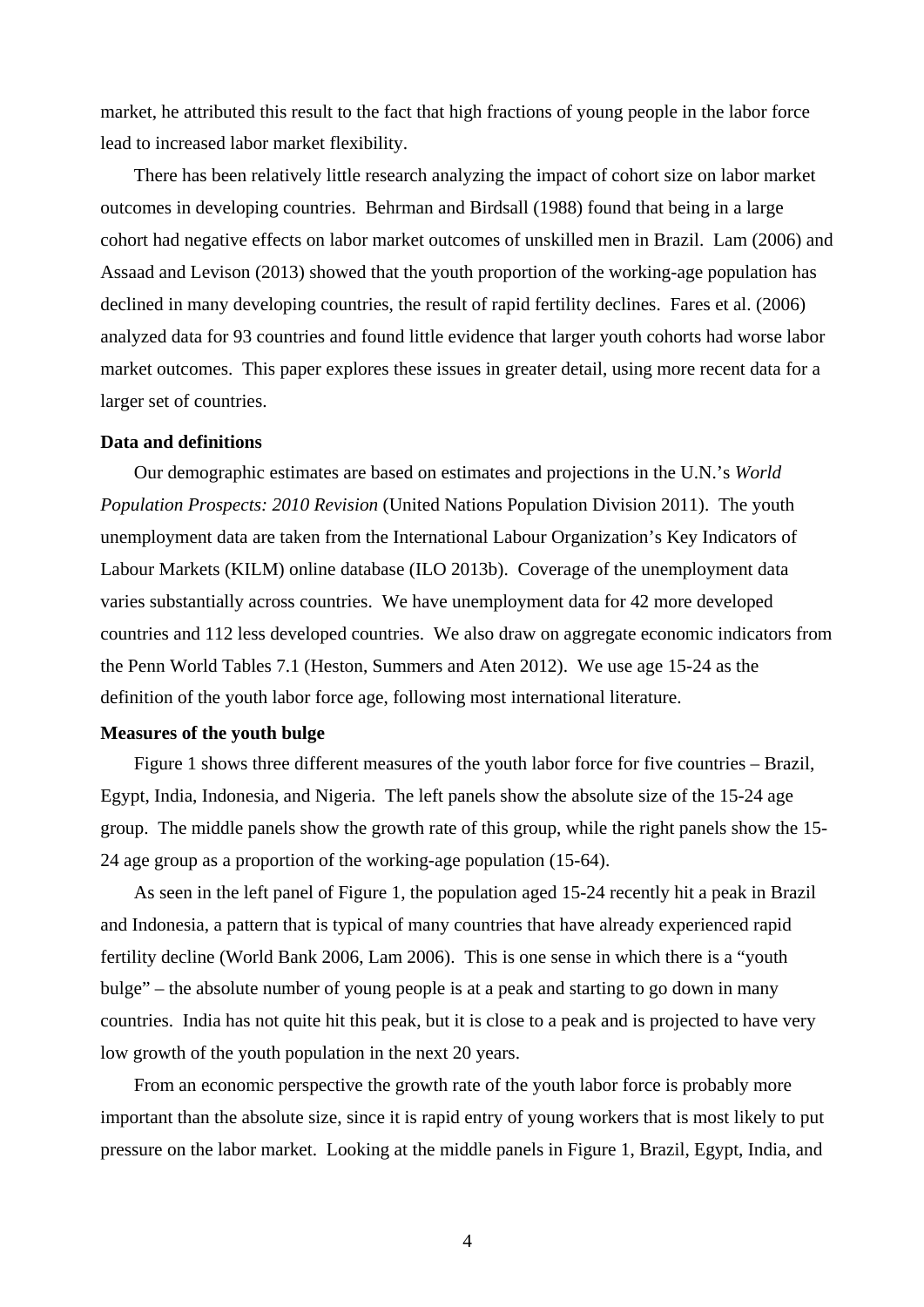Indonesia all have much slower growth of the youth labor force today (close to zero) than they did in the 1970s, when the youth labor force grew at over 4% per year.

As seen in the right column of Figure 1, the population aged 15-24 as a proportion of the working-age population (15-64) has also been falling in all five of the countries shown. In Brazil, India, Indonesia, and Egypt, the proportion has fallen from around 35% in the 1970s to around 25% today. Egypt, where the youth bulge has been linked to unemployment and political unrest, looks similar to the Asian and Latin American examples, with roughly zero growth of the youth labor force after 2005 and with steady declines in youth's share of the working-age population since the 1970s. In many ways it is hard to see evidence of a current youth bulge in the first four countries in Figure 1. While the youth populations are large, they were growing much faster and were a larger share of the labor force (and population) 30-40 years ago. Most other Latin American and Asian countries look quite similar to these four countries (Lam, 2006).

Sub-Saharan Africa, represented in Figure 1 by Nigeria, looks much different than the rest of the world. While the other countries in Figure 1 will have little or no growth in the youth labor force in coming decades, Nigeria's youth labor force will grow from 35 million in 2015 to 63 million in 2040. The growth rate has fallen from its 1995 peak of 3.4%, but will stay around 2% until 2030. The youth share of the working-age population is falling, but at a much slower rate than in the other countries. Youth will still be above 1/3 of the labor force in 2040.

It is important to note that neither the growth rate of the youth labor force nor the youth share of the working-age population that we see in Nigeria are out of the ordinary. Similarly high rates can be seen in the other four countries in Figure 4 in the 1970s and 1980s. We would find similar patterns if we looked at a wide range of other countries in the world. The unusual thing about the African case is that these rates show very little decline. While they have dropped from their peak levels, they are still very high and are projected to remain high for the next several decades. This is because of the slow pace of fertility decline in Africa (Bongaarts 2008).

Figure 2 shows the youth proportion of the working-age population for all countries with a projected population exceeding 40 million in 2015. Looking at the youth ratios in 2015, the range across countries is very large. The highest ratio among countries with population over 40 million is the Democratic Republic of the Congo, where almost 40% of the working-age population will be 15-24. At the other extreme, the lowest ratio in 2015 among countries with over 40 million population is Spain, where youth will be less than 15% of the working-age population.

Comparing the youth ratios for 1975 and 2015 in Figure 2, we see that many developing countries have experienced large declines. Vietnam, for example, went from having one of the highest youth ratios in the world in 1975 – 38% -- to the relatively low ratio of 24% in 2015.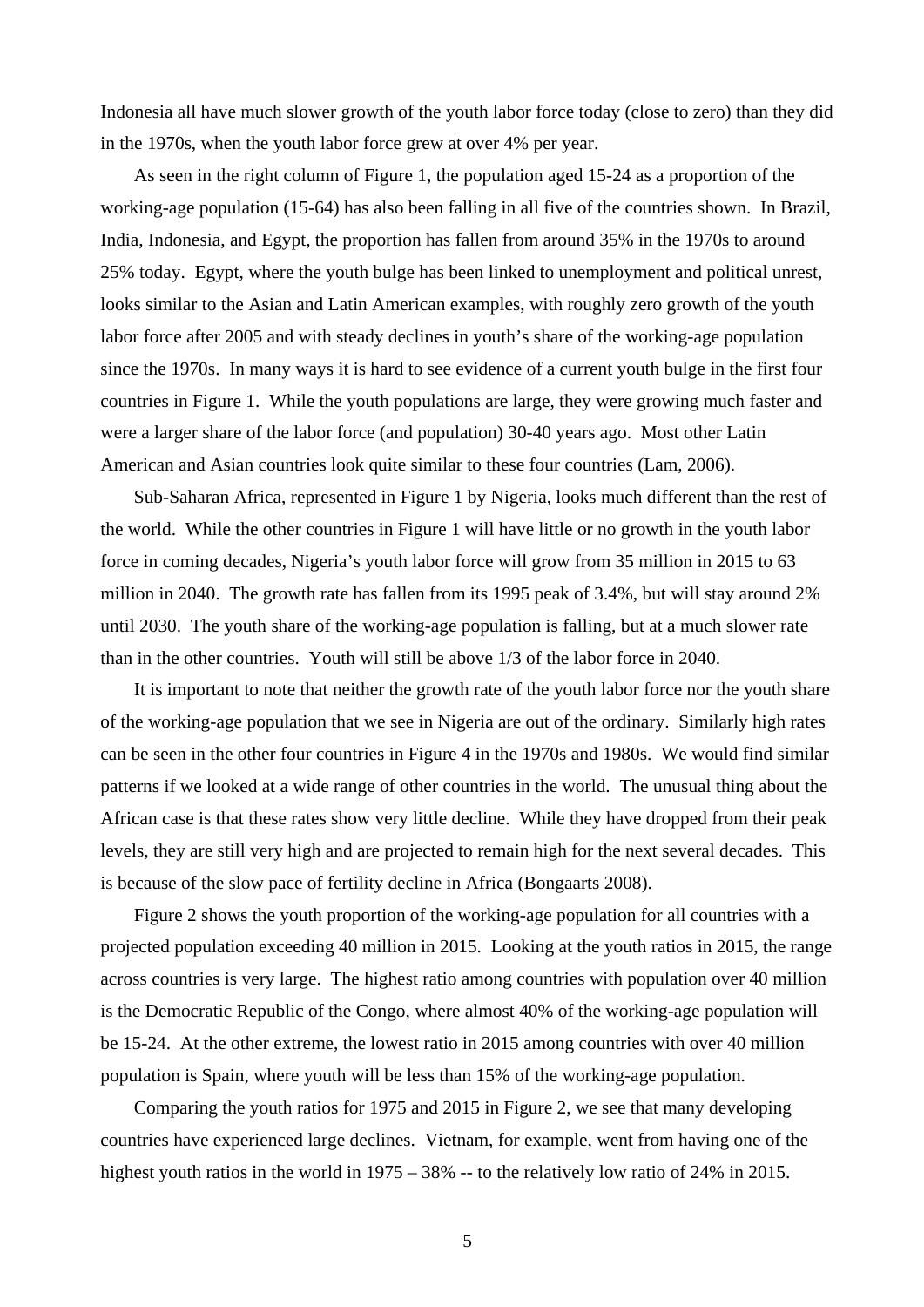Brazil, China, Indonesia, and Thailand had similar large declines, reflecting the rapid declines in fertility in these countries in the 1970s and 1980s (Lam and Leibbrandt 2013). In high-income, low-fertility countries such as Spain, Russia, Italy, Germany, and Japan, youth are only around 15% of the working-age population, with large declines in the youth ratio between 1975 and 2015.

A number of sub-Saharan African countries have had slow declines in fertility (Bongaarts 2008). These continuing high fertility rates create very young age structures, and youth continue to be a very high proportion of the working-age population. In Nigeria, Tanzania, Ethiopia, and Democratic Republic of Congo, the youth ratio was already at a high level of around 35% in 1975, and has increased since then.

Figure 3 shows the annual growth rate of the youth population in 1975 and 2015 for the same set of countries (ranked by the growth rate in 2015). The DRC has the fastest growth in 2015 at 3% per year. While this is a high rate of growth (implying a doubling in 23 years if it remained constant), we see in the figure that many countries that are currently middle income countries experienced growth rates even higher than this in 1975. Many developing countries currently have close to zero growth rate of the population 15-24.

## **Youth demography and youth unemployment**

We now turn to the question of whether there is an empirical relationship between youth bulges and youth unemployment. It is important to point out that data on youth unemployment is much less extensive and less reliable than data on youth demography. While there are many assumptions and modeling decisions involved in the U.N.'s population estimates and projections, there is a great deal more structure and temporal smoothness to rely on in estimating the growth rate of the 15-24 year-old population than there is in estimating unemployment rates in countries that only have occasional labor market surveys. Measuring unemployment is also difficult, even with good labor market survey data.

We begin by looking at the cross-sectional relationship between youth unemployment and the youth proportion of the working-age population. Figure 4 shows scatterplots of youth unemployment against the youth ratio (the population aged 15-24 as a proportion of the population aged 15-64), using the most recent measure of youth unemployment available for a wide range of countries. We limit the analysis to countries with measures after 2000; most of the measures are from 2008, 2009, or 2010. As is clear from Figure 4, there is no strong evidence from simple cross-sectional evidence that countries with higher youth ratio have higher youth unemployment. The relationship in Africa is actually negative, with the high youth ratios in countries like Burkina Faso, Benin, and Sierra Leone associated with relatively low rates of youth unemployment, at least as measured in the surveys used in the ILO data. Of course there are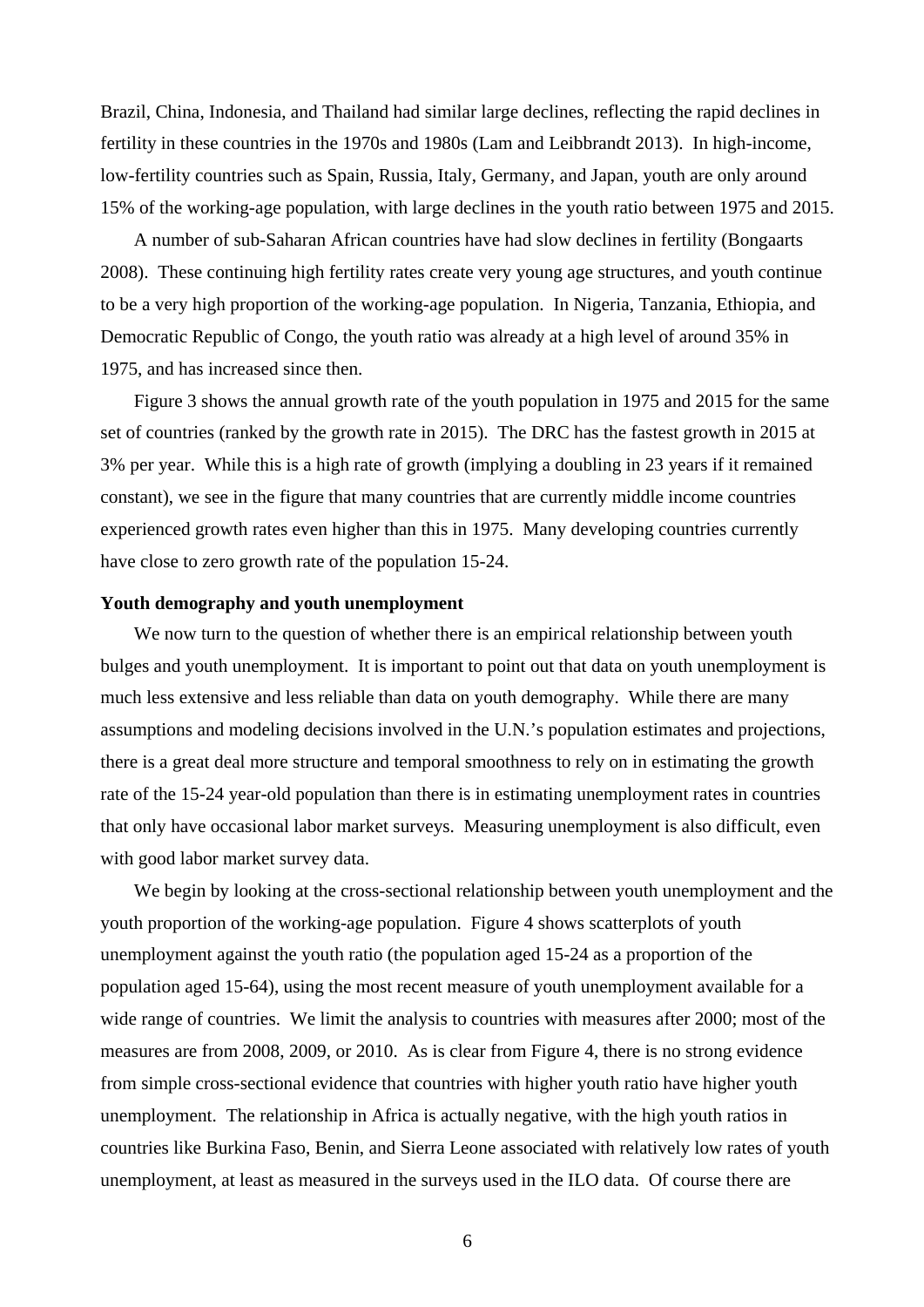many difficult methodological issues in estimating youth unemployment in these highly rural agrarian countries. But taken at face value the youth bulge would seem to be a poor candidate for explaining cross-country differences in unemployment in Africa. Note that the North Africa countries of Algeria, Tunisia, Morocco, and Egypt have some of the lowest youth ratios in Africa. South Africa, with its very high youth unemployment, also has one of the lowest youth ratios on the continent.

In addition to uncertainty about the data, there are other reasons why we should not make too much of the patterns shown in Figure 4. Many factors affect youth unemployment, and the simple cross-sectional relationship may be misleading. A better way to look at the issue is to analyze whether increases in the youth ratio in a given country are associated with increases or decreases in youth unemployment in that country. Most of the countries shown in Figure 4 have multiple observations of unemployment in the ILO data. Figure 5 looks at how the youth ratio and youth unemployment changed between the 1990s and 2000s. The figure shows the difference between the average 2000-09 youth unemployment and the average 1990-99 youth unemployment, plotted against the difference in between the average 2000-09 youth ratio and the average 1990-99 youth ratio (35 more developed countries and 67 less developed countries have unemployment data for at least one year in both the 1990s and 2000s in the ILO KILM series).

Figure 5 shows that there is a slight positive relationship between the change in the youth ratio and the change in youth unemployment. The OLS regression line has a positive slope, implying that countries that had larger increases in the youth ratio had larger increases in unemployment, although the slope is close to zero and is not statistically significant.

It is clear from Figure 5 that in most countries (80 of the 102 countries shown) the youth share of the working-age population decreased between the 1990s and the 2000s. This is the result of rapid fertility decline in developing countries and of population aging generated by low fertility in high-income countries. Slightly more than half of those countries that experienced declining youth ratios experienced increases in youth unemployment. For the most part Figure 5 shows only a weak relationship between changes in youth ratios and changes in youth unemployment.

#### **Regression Analysis**

The graphical analysis in Figure 4 and Figure 5 suggest that the proportion of youth in the working-age population does not in and of itself do much to explain differences in youth unemployment across countries or changes in youth unemployment over time. This does not necessarily mean that the youth ratios are not having an impact on youth unemployment, however. A more complete view can be provided by using regression analysis to look at the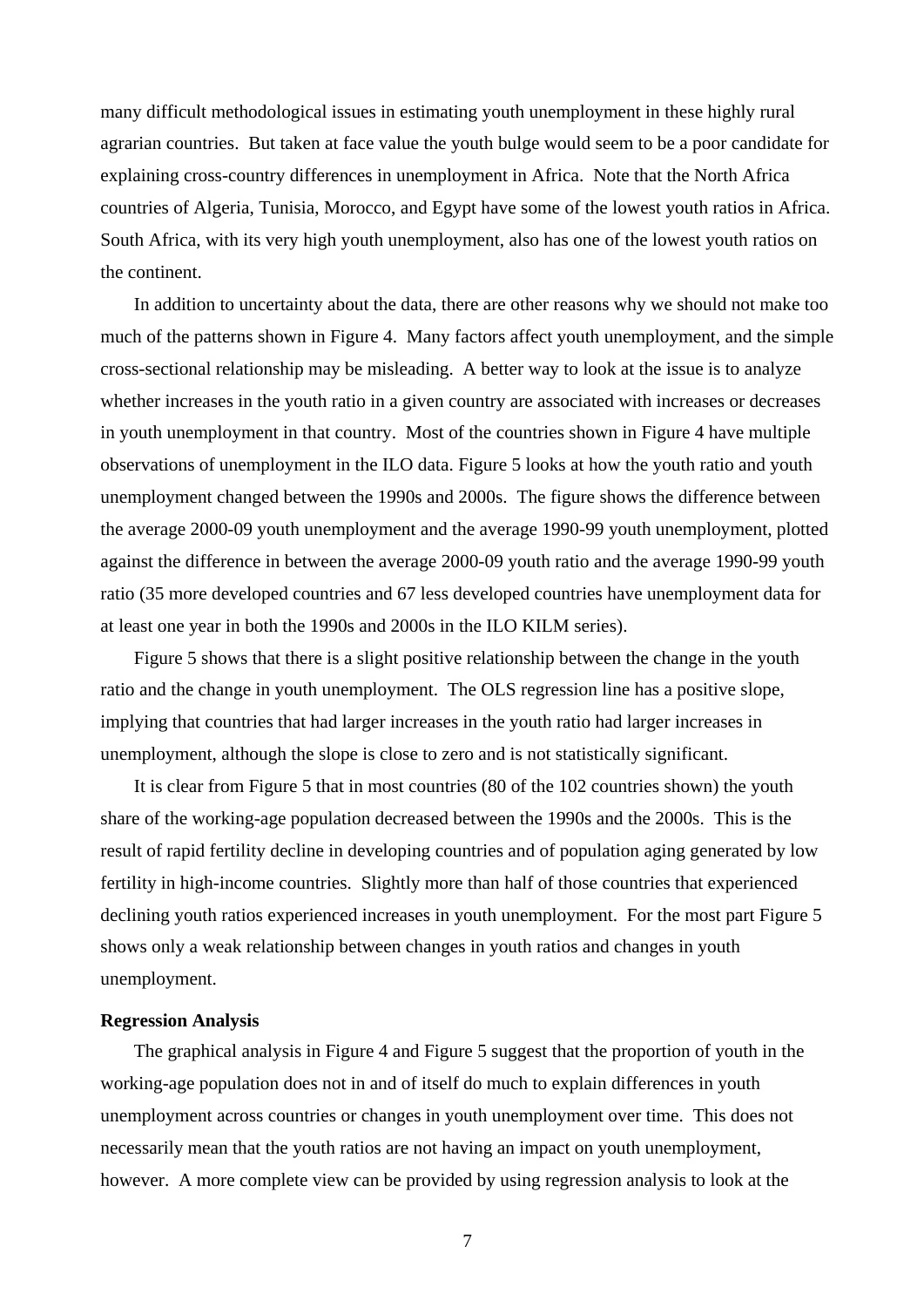relationship between youth ratios and youth unemployment while controlling for other important factors such as the overall growth rate of the economy. We might be concerned, for example, that the decline in youth ratios in recent years coincided with a period of global recession, weakening what might otherwise have been a larger decline in youth unemployment in response to the proportion of youth in the working-age population.

Table 1 presents results of regressions using a number of different specifications. Following previous literature such as Shimer (2001), our dependent variable is the natural logarithm of the youth unemployment rate and our main independent variable is the natural logarithm of the population aged 15-24 as a proportion of the population aged 15-64 (the youth ratio). The coefficient on the log of the youth ratio can thus be interpreted as an elasticity.

We begin with a simple regression for a cross-section of countries, using only the most recent observation for each of 154 countries. We estimate a negative elasticity of -0.621, implying that a higher proportion of youth in the labor force leads to *lower* youth unemployment. This is not surprising given the patterns shown in Figure 4. Regression 2 adds the growth rate of GDP to the regression, a way to control for whether the country is in an economic expansion or contraction. This slightly lowers the absolute value of the elasticity, but it still implies that a 10% increase in the youth ratio would lead to a 5% reduction in youth unemployment.

Regression 3 uses all of the observations for every country and adds country fixed effects to the regression. The KILM data have multiple observations for most countries. The average number of years is 11, with 86% of countries having at least 2 years of data. Among the developing countries the average number is 8 years, with 81% having at least 2 years. Including country fixed effects means that we are looking at how changes in the youth ratio are associated with changes in youth unemployment within countries. We continue to estimate a statistically significant negative relationship, although it is considerably smaller in magnitude than in Regressions 1 and 2. The impact of GDP growth is now more precisely estimate, and implies that a 10% increase in GDP growth is associated with a 7% lower youth unemployment rate.

Regression 4 includes both year and country fixed effects. This means that we are looking at deviations in a given year from the overall unemployment level in that year (taking account, for example, of a global recession or expansion) and are also looking at deviations from a country's overall average unemployment rate (taking account of the fact that some countries have persistently higher or lower unemployment rates). This is the approach taken in Shimer (2001). We now estimate a strong *positive* relationship between the youth ratio and youth unemployment. The elasticity of 0.711 implies that a 10% increase in youth's share of the working-age population is associated with a 7% increase in the youth unemployment rate. Including the year effects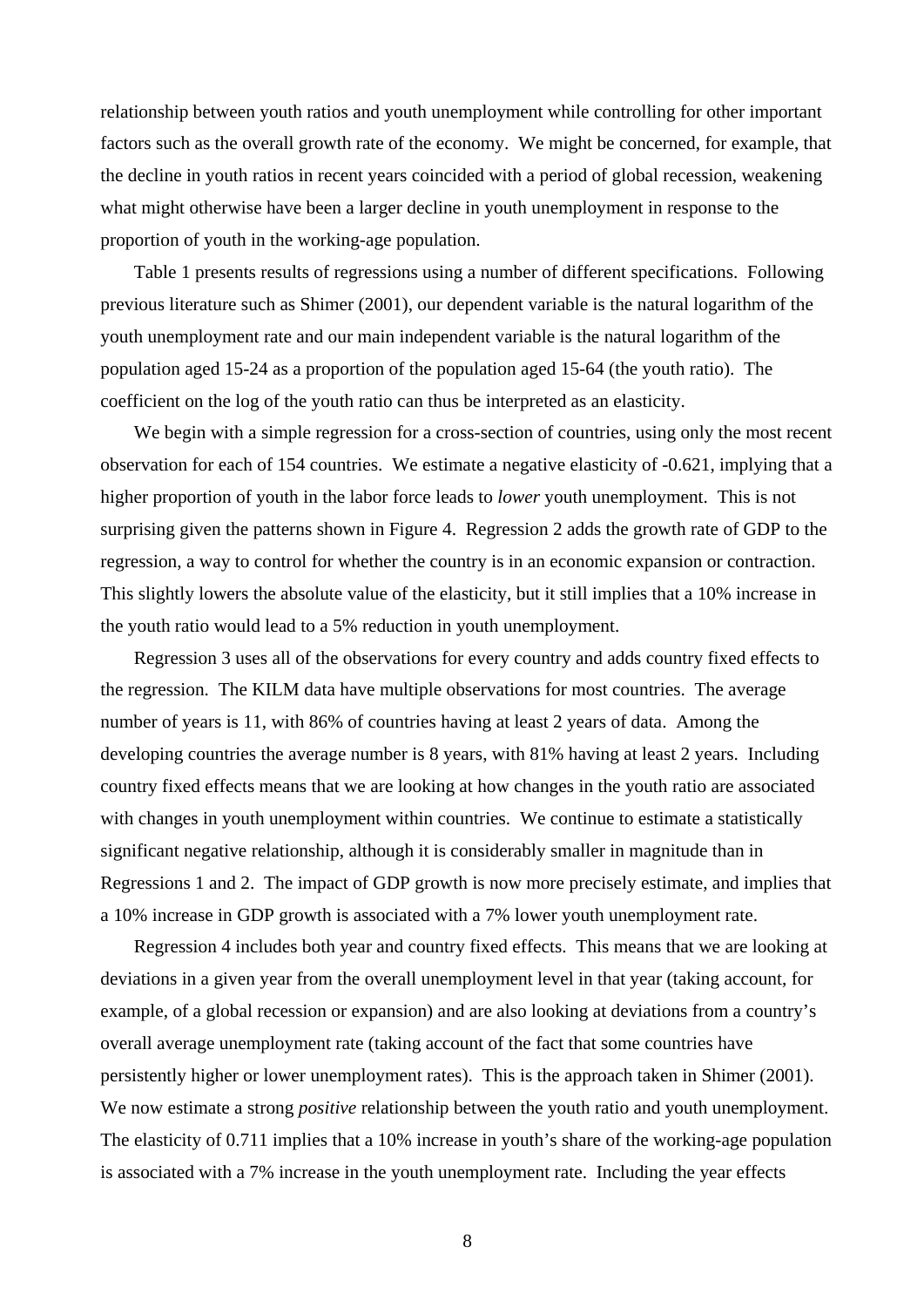clearly has a dramatic effect on our estimates. They allow us to deal with the fact that there have been large overall trends of rising youth unemployment and falling youth ratios. These trends tend to obscure what actually appears to be a strong positive relationship between youth ratios and youth unemployment.

The elasticity of 0.7 estimated in Regression 4 is a much stronger relationship than that identified in previous research (e.g. Farest et al. 2006). To illustrate what an elasticity of 0.7 would mean, note from Figure 2 that Tanzania will have a youth ratio that is 2.6 times the youth ratio of Spain in 2015 (37% compared to 14%). With an elasticity of 0.7, this implies that Tanzania would have a youth unemployment rate that is 1.8 times that of Spain in 2015, assuming it was only the youth ratio that differed between the two countries. In fact, the youth unemployment rate in Tanzania in 2006, the most recent year with data in the ILO series, was 8.8%, compared to a youth unemployment rate in Spain in 2006 of 17.0%. In other words, Spain's unemployment was almost twice as high as Tanzania's, the opposite of what would be predicted by the youth ratios alone. Obviously many other factors affect unemployment rates in addition to the relative size of the youth population (as is clear in Figure 4). But the regression estimates suggest that the size of the youth population may be important, even though its effects are often obscured by many other factors.

In Regression 5 we estimate the regression using only the sample of high-income countries (42 countries with 887 country-year observations). The elasticity for this sample is even higher, around 1.0. This implies that a 10% increase in the youth ratio implies a 10% increase in youth unemployment. In Regression 6 we estimate the regression using the sample of low-income and middle-income countries (112 countries with 882 country-year observations), the elasticity falls to 0.3 and is not statistically significant. The ILO data provide far from complete coverage of countries or years for developing countries, but with 882 country-year observations the coverage should be good enough to estimate the relationship between youth ratios and youth unemployment, especially given the large changes in youth ratios in recent decades in developing countries. The regression analysis does not find strong evidence that youth ratios have played an important part in driving youth unemployment in developing countries, even though they seem to be quite important in high-income countries.

## **Conclusions and future directions**

The youth bulge has been widely cited as an explanation for youth unemployment in lowincome and middle-income countries. There has been little empirical analysis of the youth bulge, however, especially with regard to youth unemployment. Our results suggest that the youth bulge is unlikely to play an important role in understanding the current challenges in youth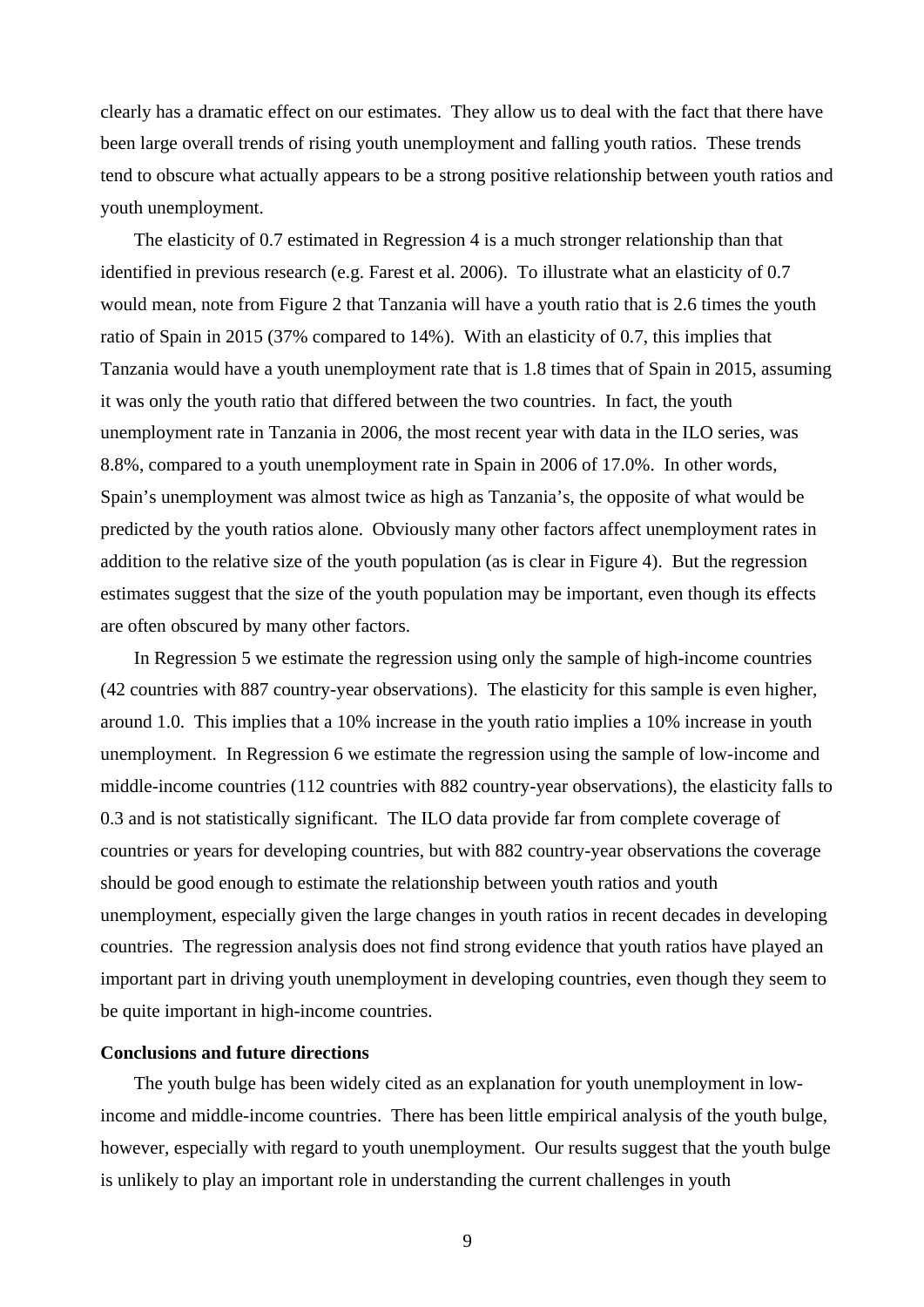unemployment. If it is the youth fraction of the working-age population that creates pressure on youth labor markets, then most developing countries have much lower pressure today than they did 30-40 years ago. We get a similar picture of we look at the growth rate of the youth population. Many developing countries have already reached a peak in the youth population, with current growth rates either below zero or rapidly heading there. The important exception to these patterns is Sub-Saharan Africa, where the growth rate of the youth labor force is projected to remain high for at least two more decades.

Looking at ILO data on youth unemployment, we find very little relationship between youth's share of the working-age population and the youth unemployment rate when we look across countries. Our regression estimate of this cross-section estimate is actually negative and highly significant. We also estimate a negative relationship between youth ratios and youth unemployment when we look at the change over time within countries. The patterns appear to mask what may be an important positive relationship, however. When we include both year fixed effects and country fixed effects we estimate an elasticity of youth unemployment with respect to the youth share of the working-age population of 0.7. This implies that a 10% increase in youth's share of the working-age population would increase youth unemployment by 7%. This seems to be mainly driven by the high-income countries, however. When we estimate the regressions separately we estimate an elasticity in high-income countries of 1.09, compared to a statistically insignificant 0.32 in all other countries.

These results are preliminary. In the final version of the paper we will investigate the econometric relationship in more detail, including the use of additional control variables. We will also look for non-linearities in the relationship. In the full version of the paper we will also talk more about the economics of the labor market and the role of complementarity versus substitutability of older workers for young workers. We will also consider the possible offsetting effects of the decline in child dependency that is associated with the increase in the proportion of young people in the labor force. We will also dig more deeply into the empirical relationships and will talk about why Africa's experience looks so different from other developing countries.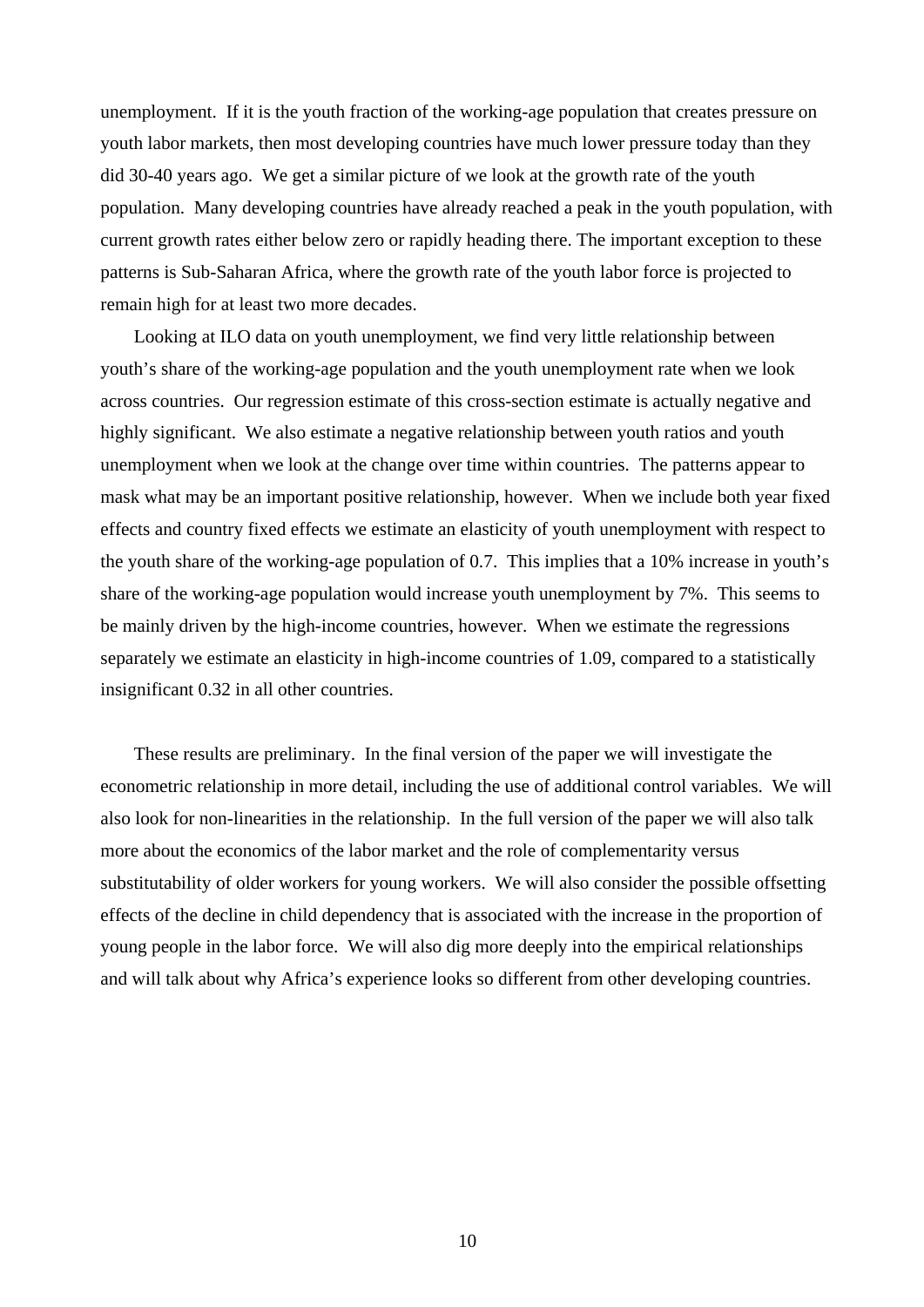### **References**

- Assaad, Ragui, and Deborah Levison (2013) "Employment for Youth a Growing Challenge for the Global Community." Background Research Paper for United Nations High Level Panel on the Post-2015 Development Agenda.
- Berger, Mark C. 1985. The effect of cohort size on earnings growth: A reexamination of the evidence. *Journal of Political Economy* 93:561-73.
- Behrman, Jere R., and Nancy Birdsall (1988) "The Reward for Good Timing: Cohort Effects and Earnings Functions for Brazilian Males," *Review of Economics and Statistics* 70(1): 129-135.
- Bloom, David E., Richard B. Freeman, and Sanders Korenman. 1987. "The labour market consequences of generational crowding." *European Journal of Population* 3:131-76.
- Bloom, David, and Jeffrey Williamson. 1998. "Demographic Transitions and Economic Miracles in Emerging Asia." *World Bank Economic Review* 12 (3): 419–55.
- Bloom, David, David Canning, and Pia Malaney. 2000. "Population Dynamics and Economic Growth in Asia." *Population and Development Review* 26 (Supplement): 257—90.
- Bongaarts, John (2008) "Fertility Transitions in Developing Countries: Progress or Stagnation." *Studies in Family Planning* 39(2):105–110.
- Cincotta, Richard (2005) "State of the World 2005 Global Security Brief #2: Youth Bulge, Underemployment Raise Risks of Civil Conflict." WorldWatch Institute.
- Fares, Jean, Claudio E. Montenegro, and Peter F. Orazem (2006) "How are Youth Faring in the Labor Market? Evidence from Around the World." World Bank Policy Research Paper 4071.
- Heston, Alan, Robert Summers and Bettina Aten (2012) Penn World Table Version 7.1, Center for International Comparisons of Production, Income and Prices at the University of Pennsylvania, Nov 2012.
- International Labor Office (2012) The youth employment crisis: Time for action, International Labour Conference, 101st Session, 2012, Geneva.
- Korenman, Sanders, and David Neumark (2000) "Cohort Crowding and Youth Labor Markets: A Cross-National Analysis," in David Blanchflower, and Richard Freeman, eds., *Youth Employment and Joblessness in Advanced Countries.* Chicago: University of Chicago Press, pp. 57–105.
- LaGraffe, Daniel (2012) "The Youth Bulge in Egypt: An Intersection of Demographics, Security, and the Arab Spring." *Journal of Strategic Security* 5(2): 65-79.
- Lam, David (2006) "The Demography of Youth in Developing Countries and its Economic Implications." World Bank Policy Research Working Paper No. 4022
- Lam, David (2011) "How the World Survived the Population Bomb: Lessons from Fifty Years of Extraordinary Demographic History," *Demography*. 48(4): 1231-1262.
- Lam, David, and Murray Leibbrandt (2013) "Global Demographic Trends and their Implications for Employment." Background Research Paper for United Nations High Level Panel on the Post-2015 Development Agenda, United Nations.
- Lam, David, and Leticia Marteleto (2008) "Stages of the Demographic Transition from a Child's Perspective: Family Size, Cohort Size, and Schooling." *Population and Development Review*, June 2008
- Lee, Ronald (2003) The Demographic Transition: Three Centuries of Fundamental Change." *Journal of Economic Perspectives* 17: 167–190.
- Lee, Ronald, and Andrew Mason (2011) Population Aging and the Generational Economy: A Global Perspective. Edward Elgar.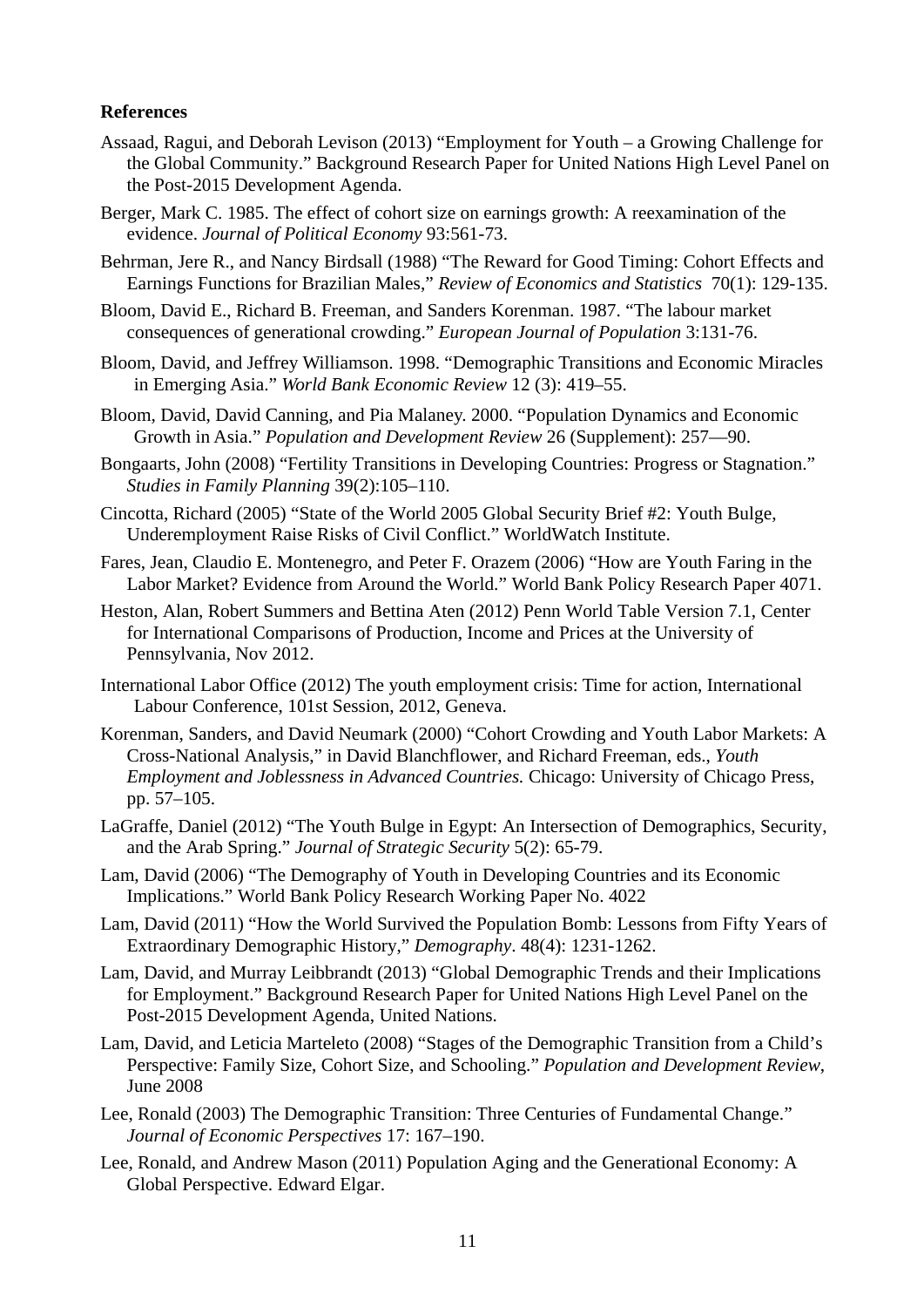- International Labour Organization (2013a) Global Employment Trends for Youth 2013: A generation at risk. International Labour Office – Geneva: ILO, 2013
- International Labour Organization (2013b) Key Indicators of the Labour Market (KILM), Seventh Edition. [Database].
- United Nations Population Division. (2011) World Population Prospects: The 2010 Revision [Database].
- Urdal, Henrik (2006) "A Clash of Generations? Youth Bulges and Political Violence." *International Studies Quarterly* 50: 607-629.
- Welch, Finis. 1979. Effects of cohort size on earnings: The baby boom babies' financial bust. *Journal of Political Economy* 87:S65-S97.
- World Bank (2006) *World Development Report: 2007: Development and the Next Generation*. Washington, D.C.
- World Bank (2012) *World Development Report: 2013: Jobs*. Washington, D.C.
- Zimmermann, Klaus F. (1991) "Ageing and the labor market: Age structure, cohort size and unemployment." *Journal of Population Economics* 4: 177-200.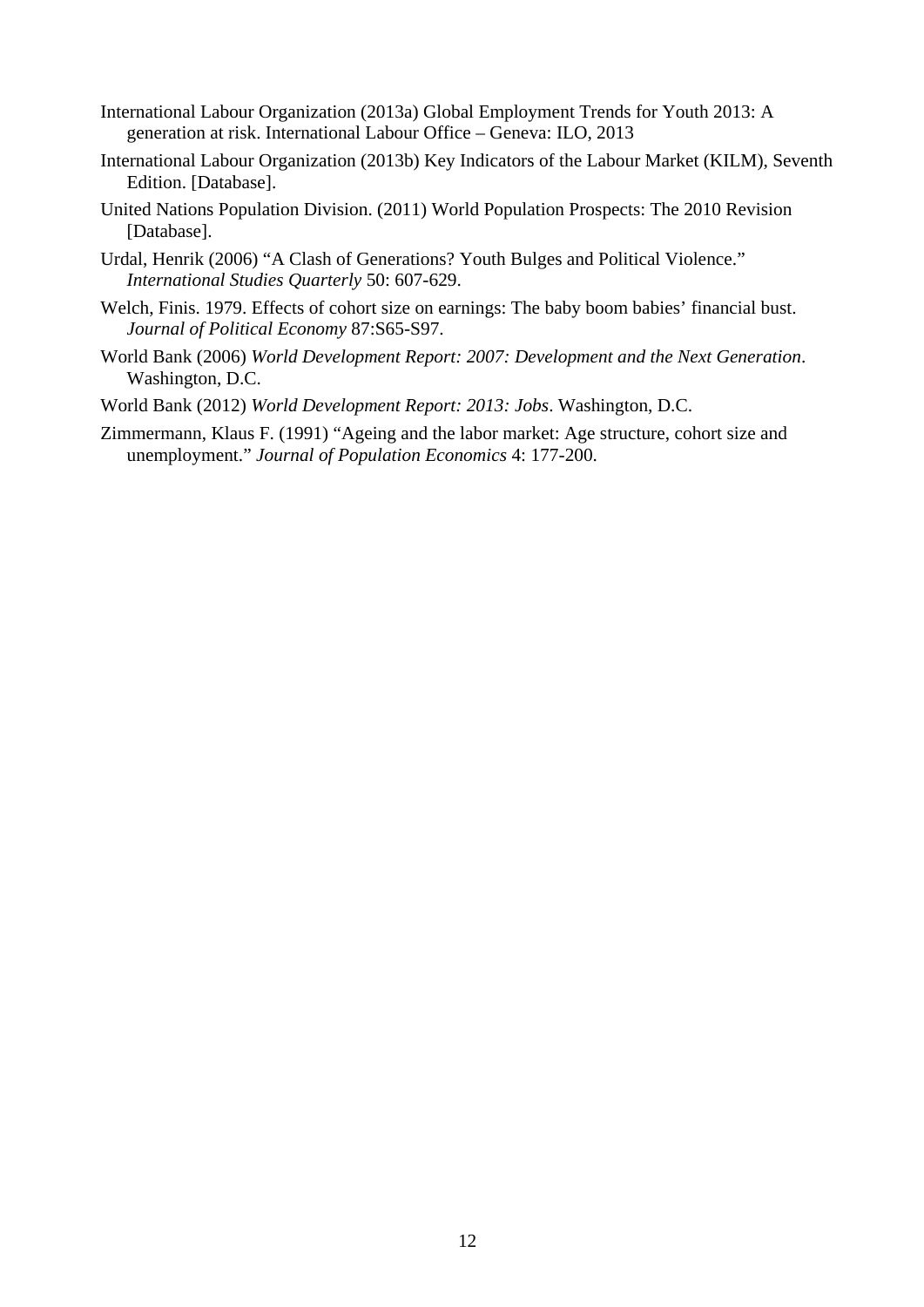

# Size, annual growth rate, and proportion of labor force Figure 1. Youth labor force (age 15-24), 1960-2040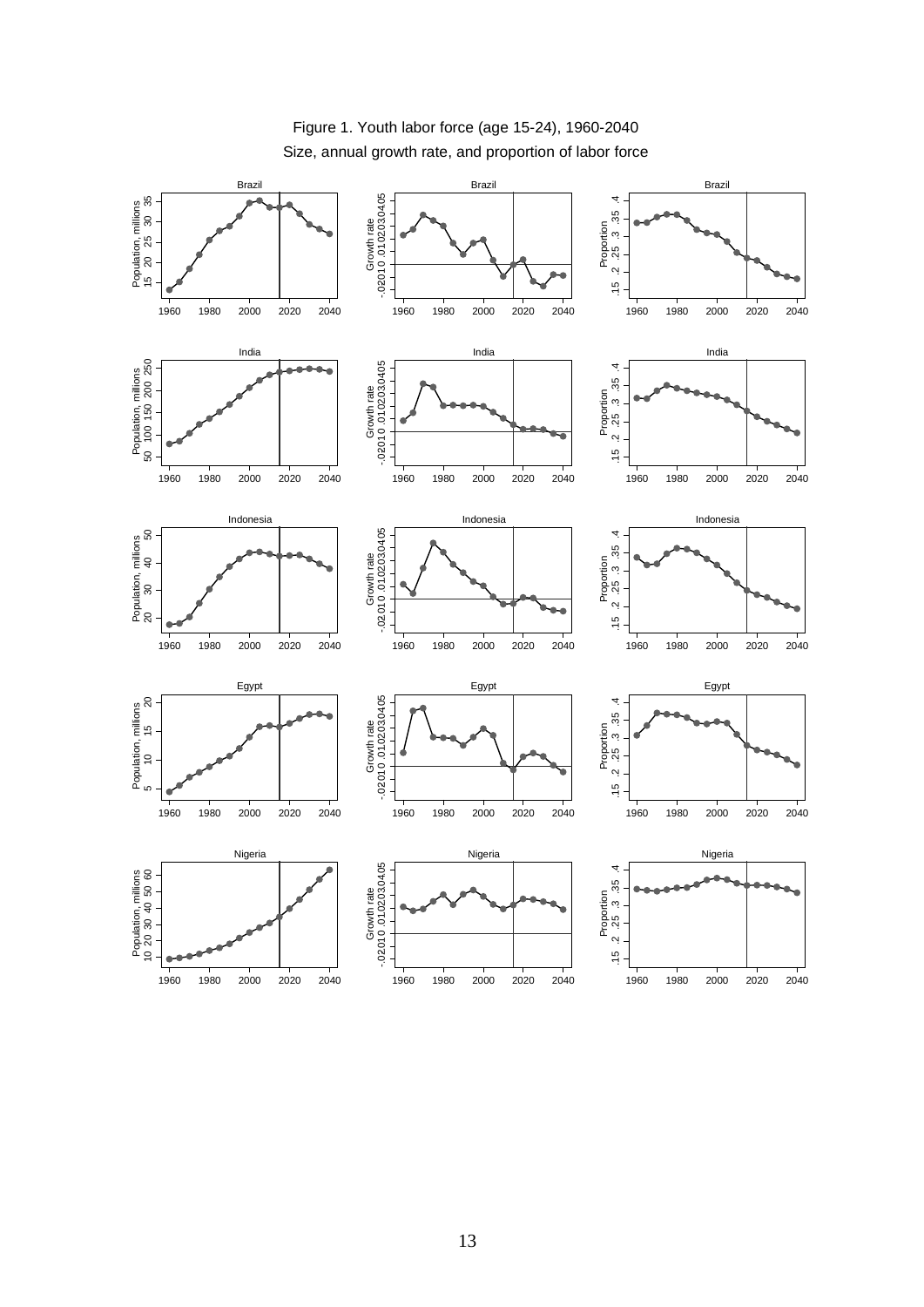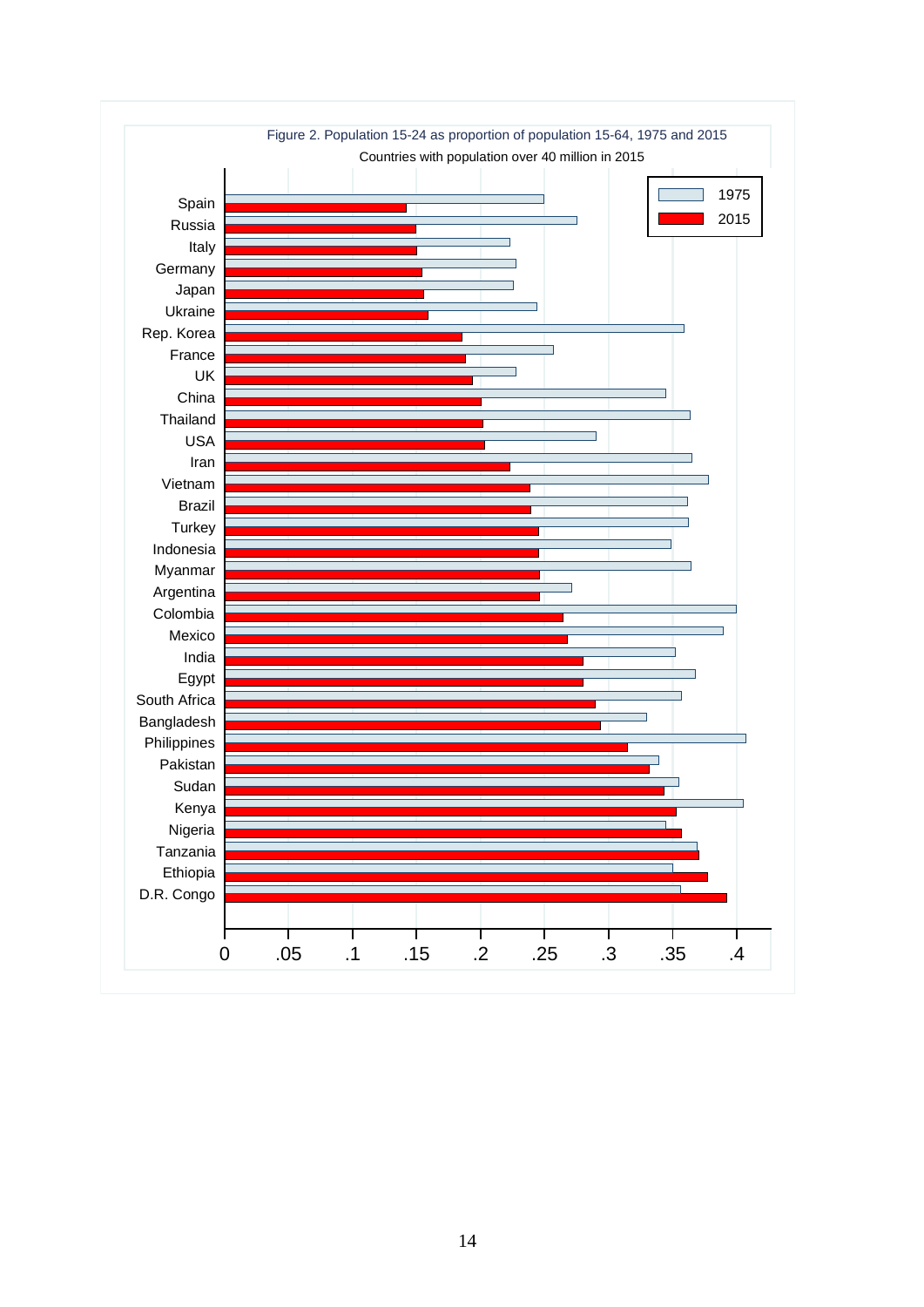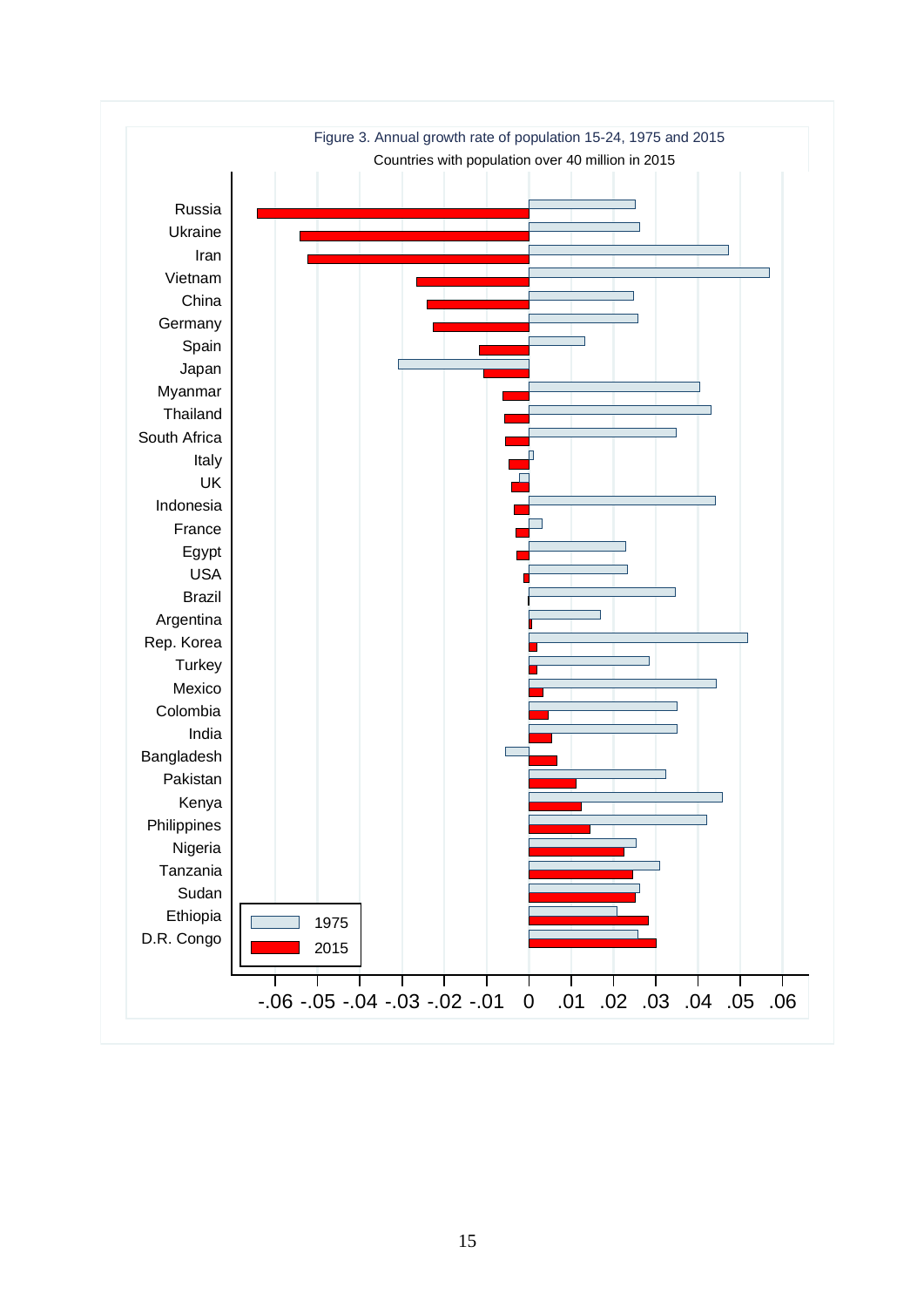

Year with most recent data, 2000-2010 Figure 4. Youth unemployment and youth ratio (Prop. 15-24/Pop. 15-64)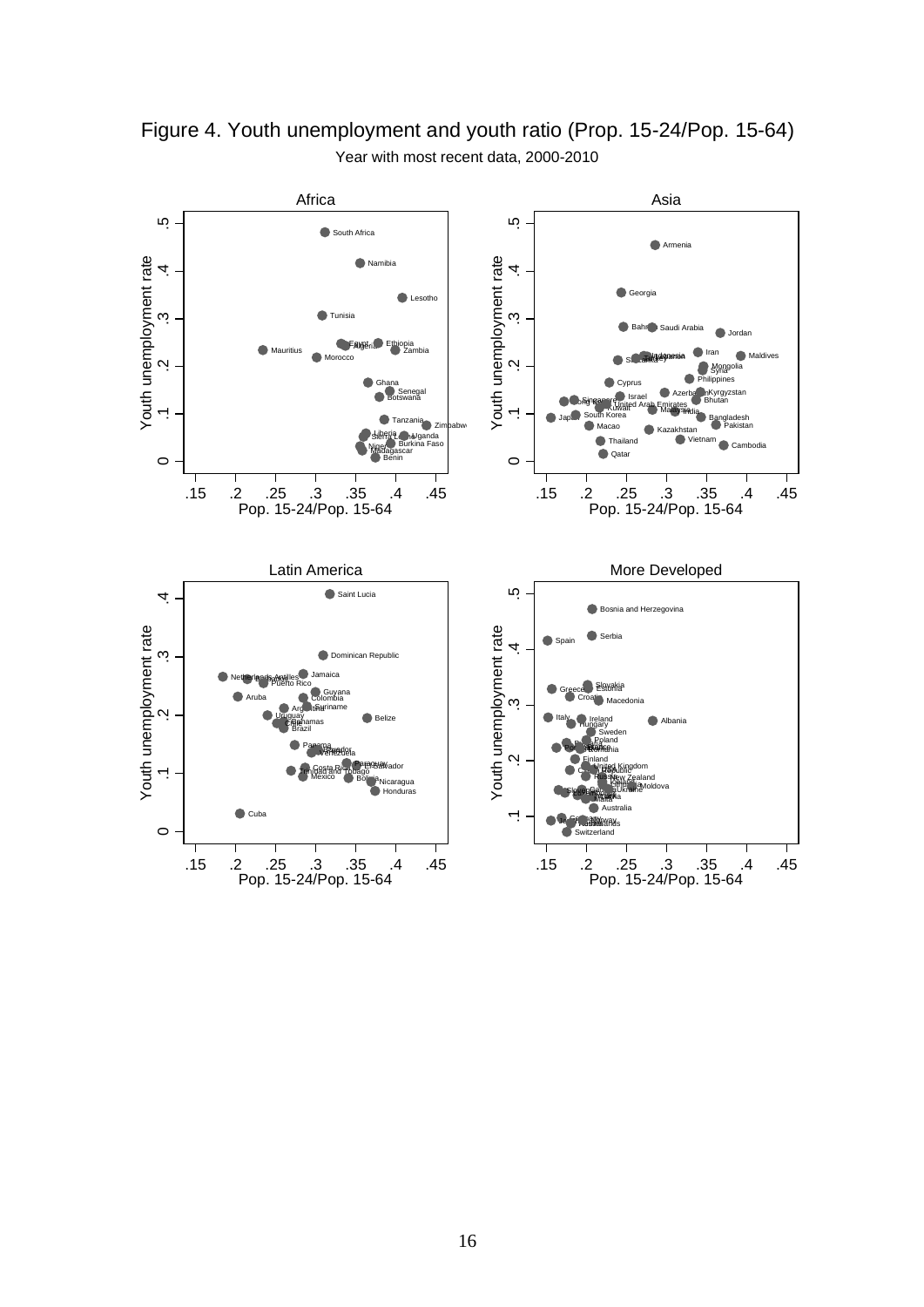

Figure 5. Change in youth unemployment rate by change in youth ratio